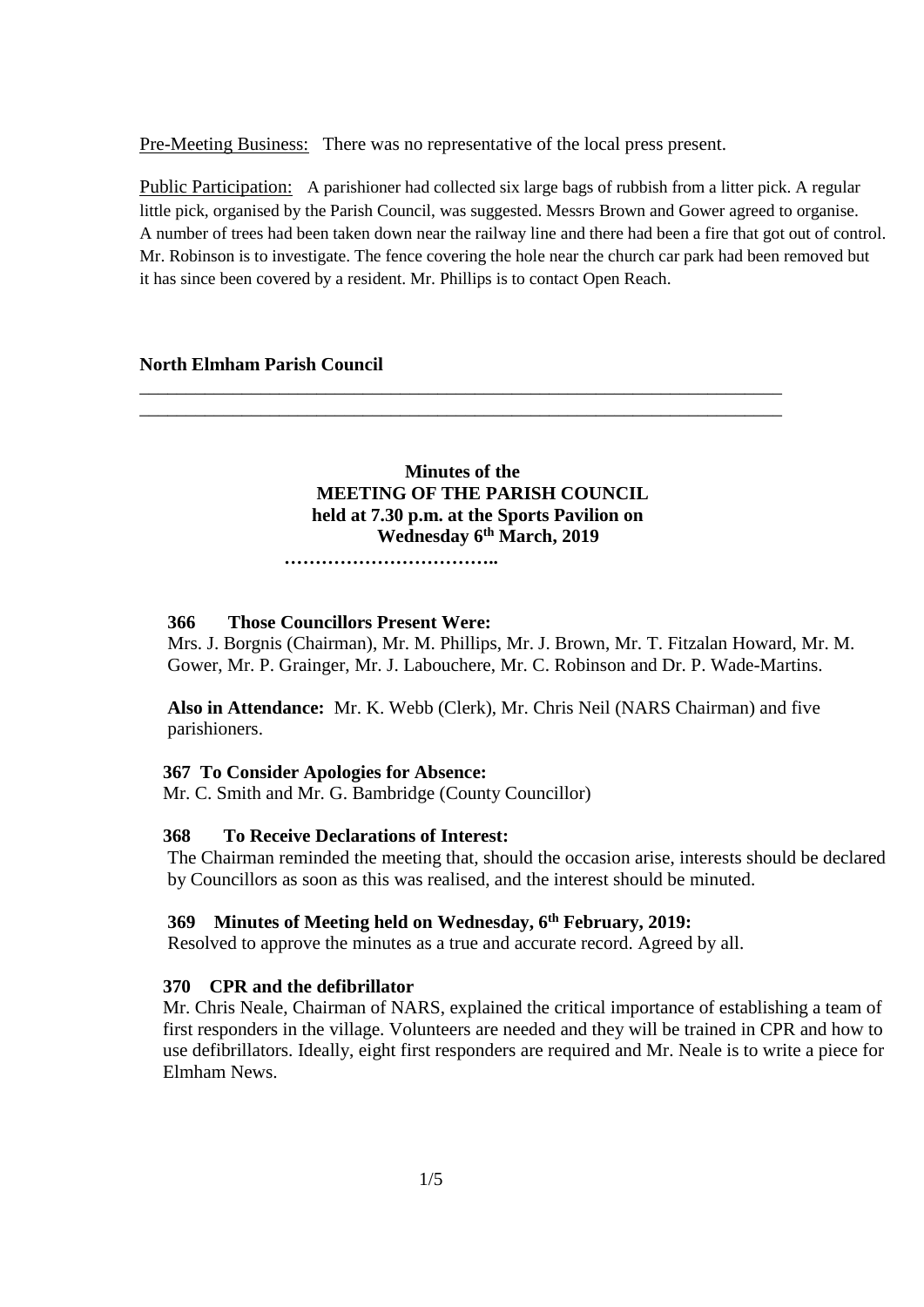#### **UPDATED INFORMATION AND MATTERS ARISING**

#### **371 Land Management Matters (item 339)**

(a) Village Green A revised quotation of  $£445 + VAT$  had been received in respect of the proposed work to the oak tree next to the property in Cedar Close. It was agreed to proceed with this. Another dog bin (Fido 25) plus post is required and will be ordered.

(b) Cathedral Ruins The hedge planting has been finished with an extension along part of the east side of the site for which English Heritage has given an additional grant of £1,500.

(c) Cathedral Meadows The hedge cutting permitted this year within the meadows has been finished and looks good. After discussion it was agreed that Dr Wade-Martins and Mr Gower will review options for the Cockerton memorial seat and report back next time.

- (d) Broom Green Nothing to report.
- (e) Millennium Wood A sign is to be placed on the gate requesting that no dog waste bags are left behind.
- (f) Bridleway on disused railway line Nothing to report.
- (g) Prince William Wood Nothing to report.

#### **372 Street Lights (item 340)**

Mr. Fitzalan Howard reported that light number 42 is finally to be replaced in the first week of April, some eight months after the accident on 11<sup>th</sup> August, 2018.

#### **373 Highway Matters (item 341)**

Although there had been no formal reply yet from the Leader of the County Council to our four concerns Dr Wade-Martins was able to report that:

(a) Highways now accepted that the build-out for Holt Road had already been designed and costed. They are now putting it into their works timetable and the work will involve traffic lights.

(b) Highways are currently designing the new parking scheme for the west end of Eastgate Street and their design is awaited, as is the outcome of our Parish Partnership funding bid for the scheme.

(c) There is no news on our suggestion that elevated transverse yellow warning lines should be installed at the east and west approaches to the Kings Head crossroads.

(d) There is no news on which authority would like to receive the data from our SAM2 speed signs.

Mr. Labouchere queried the definition between Billingford Road and Station Road which seems to be indistinct. There is no Billingford Road sign at the moment and the Station Road sign needs to be slightly moved. It was agreed by all to approach Breckland Council. (Proposed by Mr. Labouchere and seconded by Dr. Wade-Martins, who is to draft an appropriate letter)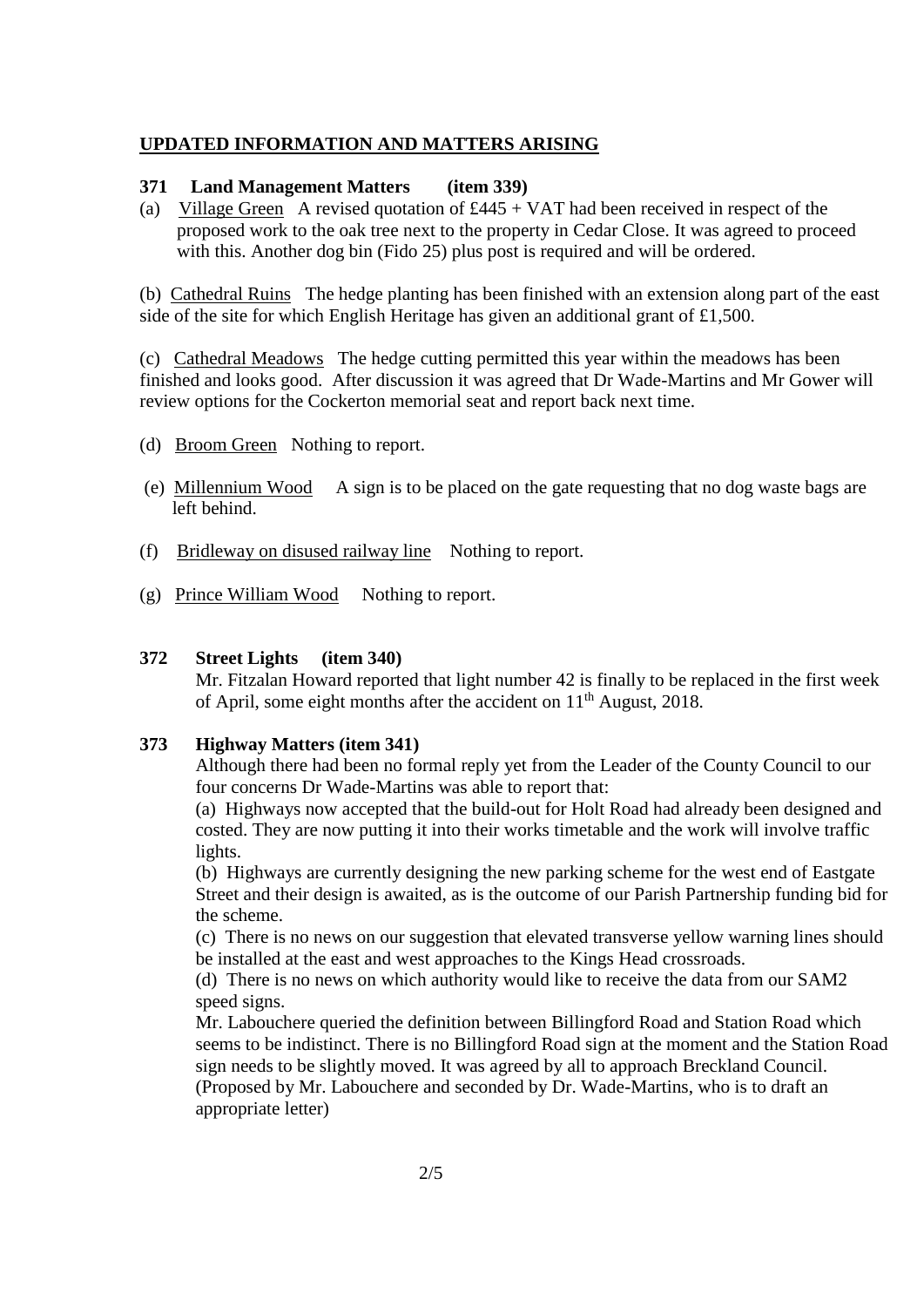# **374 Eastgate Centre (item 342)**

Nothing to report

# **375 Pavilion and Playing Field – Play Area (item 343)**

The third quotation for grounds maintenance had not yet been received from CGM. The Clerk will chase. The Tennis Club has requested a Notice Board which they will pay for. This was agreed in principle. There are some potholes in the car park. Dr. Wade-Martins will provide some planings. The seat near the pavilion needs some repairs. Longham F.C. have advised that they have ambitions to play in a higher league. The referees would need a bigger room and a shower and they wonder if this could be done. They will be asked to provide more details (e.g. size of room required, cost of providing a shower, are they going to pay for it?)

# **376 Allotments (item 344)**

The services of a rat catcher have been utilised. Increasing amounts of rubbish are being dumped and fires lit. A sign will probably be erected asking for these activities to cease.

- **377 Detailed information map for village/Notice and Information Boards (item 345)** Nothing to report
- **378 Volunteers (item 346)** Nothing to report
- **379 Village Institute Hall (item 347)** Please see item 389

## **380 Website (item 348)**

It is important to clarify and confirm that the note in the minutes of the meeting held on  $5<sup>th</sup>$ December, 2018 should have read as follows:- "The annual server fee of £250 was approved and will be duly forwarded to Edit Websites Ltd. The members of the Parish Council wish to thank Mr. and Mrs. Ball for their excellent work on the website which they continue to provide free of charge"

- **381 Traffic and parking issues in Eastgate Street (item 349)** Nothing to report
- **382 Member to act as planning applications "watcher" (item 350)** Nothing to report

# **383 Church Meadow update (item 351)**

The fence on the southern border has been removed by neighbours. They will replace it with a stock proof fence at their expense.

- **384 Update on development matters (item 352)** Nothing to report
- **385 V.E.T.S. (item 353)** Nothing to report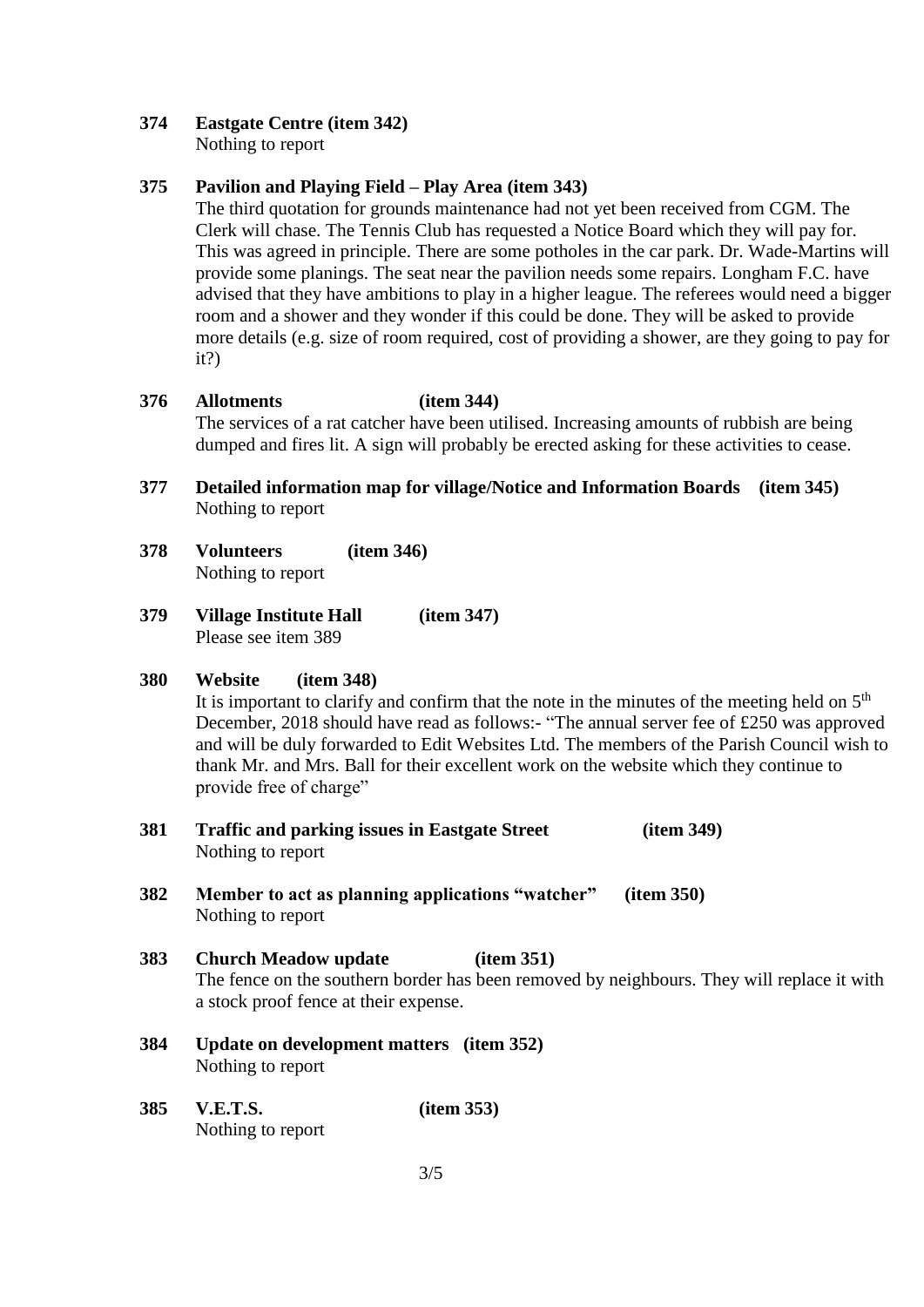#### **386 New grit boxes (item 356)**

A response is awaited from Norfolk County Council regarding the request to have another grit box in Orchard Close. The Clerk will chase.

- **387 Draft agreement re the sale of land at Brookside Farm (item 357)** The agreement has been signed by all interested parties. It is anticipated that the sale will be finalised within the next week.
- **388 Grounds maintenance contract (item 358)** Please see item 375.

## **389 Memorial Hall (update following initial meeting) (item 355)**

A meeting had been held and it was agreed that matters requiring attention included a new boiler, new curtains, redecorating, a P.A. system and the replacement of some doors and chairs. It was estimated that the total cost would be in the region of £20K and this would enable the building to remain in use for the next 5/10 years. It had been decided that the lowering of the ceiling could be expensive and wasn't really necessary. Mr. Gower advised that the existing members would not wish to be on a committee for a new project. Mr. Labouchere suggested that blinds should be considered instead of curtains. Costed amounts for items are to be provided. Accounts are to be produced for the Annual Parish Meeting.

#### **390 Accounts for Payment and Schedule of Income**

| <b>Resolved to approve the following Accounts for payment:-</b><br>a) |                                                           |         |
|-----------------------------------------------------------------------|-----------------------------------------------------------|---------|
| 11/2/19                                                               | E-on (street lights $-$ January)                          | £177.36 |
| 6/3/19                                                                | Thinking Rural (payroll services – January)               | £12.00  |
| 6/3/19                                                                | D. Tyson (pavilion cleaning for February)                 | £93.96  |
| 6/3/19                                                                | K. Webb (Clerk's pay for February)                        | £648.24 |
| 6/3/19                                                                | HMRC (tax on Clerk's pay)                                 | £107.00 |
| 6/3/19                                                                | HMRC (National Insurance on Clerk's pay)                  | £15.22  |
| 6/3/19                                                                | J. Duffield (work in Cathedral Ruins and meadows)         | £287.88 |
| 6/3/19                                                                | J. R. Fletcher (key keeping)                              | £62.50  |
| 6/3/19                                                                | T. H. Scott and Son (hedge cutting – Cathedral Meadows)   | £864.00 |
| 6/3/19                                                                | Norfolk Parish Training and Support (annual subscription) | £197.40 |
| 6/3/19                                                                | Community Action Norfolk (annual subscription)            | £20.00  |
| 6/3/19                                                                | J. Borgnis (Chairman's half yearly expenses)              | £50.00  |
| 6/3/19                                                                | M. Phillips (Vice Chairman's half yearly expenses)        | £50.00  |
| 6/3/19                                                                | <b>NARS</b> (donation)                                    | £200.00 |

(Expenditure approved by all members)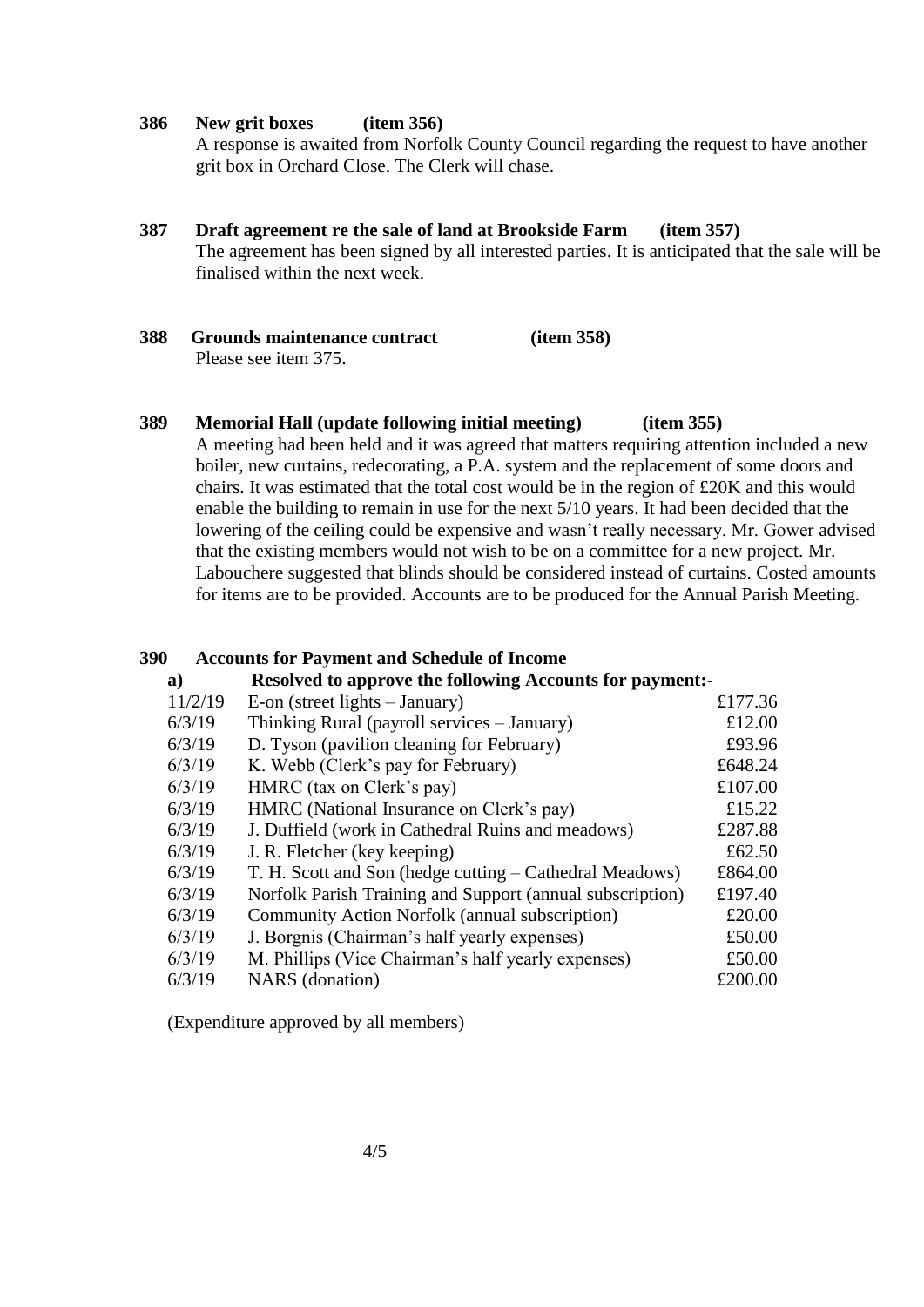#### **a) Schedule of Income:**

|  | $7/2/19$ Pavilion takings                                            | £20.00    |
|--|----------------------------------------------------------------------|-----------|
|  | $7/2/19$ Allotment rents                                             | £40.00    |
|  | $20/2/19$ Longham F. C. (rent – 10 matches)                          | £300.00   |
|  | $28/2/19$ HSBC (coif inc div)                                        | £40.75    |
|  | $28/2/19$ HSBC (coif inc div)                                        | £25.19    |
|  | 28/2/19 English Heritage (hedge planting/grass cutting in the Ruins) | £1,500.00 |
|  |                                                                      |           |

Balances (as at 4/3/19):- Current a/c - £53,729.27, Business Premium a/c £27,407.19

## **391 To consider planning applications and determinations:-**

## **a) Applications**

(i) Foxburrow Farm Ltd – single storey timber framed timber clad building to serve staff welfare – the field adjacent to Great Wood House, Brisley Road - (3PL/2019/0064/F) – no objections

## **(ii) Determinations**

- (i) Mrs. H. Hetherington two storey and single storey side extensions and add a brick skin - Dale Farm, Great Heath Road - (3PL/2018/1196/F) – refused.
- (ii) Mr. and Mrs. Jaggard single storey extension, carport and garage 101 Eastgate Street – (3PL/2019/0017/HOU) – approved.

## **392 CORRESPONDENCE –6/3/19**

- 1) Clerks and Councils Direct magazine March, 2019
- 2) Police crime updates February, 2019
- 3) Breckland Local Plan and Policies Map notification of public consultation
- 4) BHIB Councils Insurance top tips for effective tree management
- 5) Request for donation from NARS. (It was agreed by all to make a donation of £200. Proposed by Dr. Wade-Martins and seconded by Mr. Grainger)
- 6) Visit England had requested a village photograph for their website. It was agreed to forward a photograph of the Ruins.

## **393 Announcements**

None

- **394 Agenda items for next meeting:** None
- **395 Next Meeting:** Wednesday, 3rd April 2019 at 7.30 p.m.

There being no further business, the meeting closed at 9.12 p.m.

Chairman Date

\_\_\_\_\_\_\_\_\_\_\_\_\_\_\_\_\_\_\_\_\_\_\_ \_\_\_\_\_\_\_\_\_\_\_\_\_\_